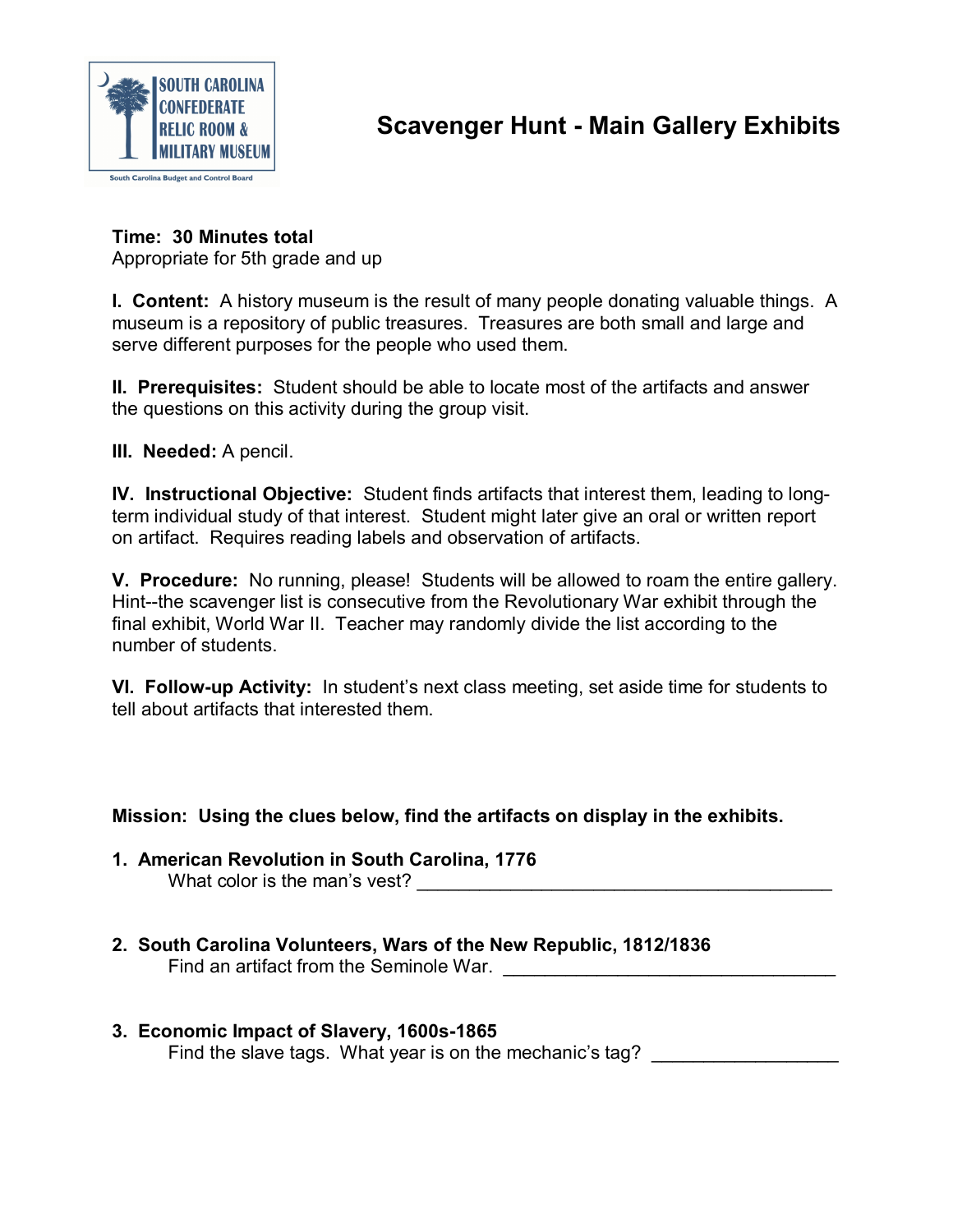| 4. Nullification Crisis, 1832<br>Find a ring with hair inside. Whose hair it is? ________________________________                                                                                                   |  |
|---------------------------------------------------------------------------------------------------------------------------------------------------------------------------------------------------------------------|--|
| 5. Palmetto Regiment in the Mexican War, 1846-1848<br>At what battle and on what date Lt. James Willis Cantey die?                                                                                                  |  |
| 6. South Carolina Arms Manufacture, The Palmetto Armory, 1851-1865                                                                                                                                                  |  |
| 7. Secession, A New Nation, 12/20/1860<br>Who signed the Ordinance of Secession with the feather quill?                                                                                                             |  |
| 8. Spirit of War, 1861<br>What was made out of palmetto fronds (leaves)? _________________________________                                                                                                          |  |
| 9. Firing on Fort Sumter, 4/12/1861                                                                                                                                                                                 |  |
| 10. First Manassas, North vs. South, 7/21/1861<br>What is engraved on the hunting horn?                                                                                                                             |  |
| 11. South Carolina: 1861<br>SCV stand for South Carolina Volunteers. With what regiment did the four<br>Thomas brothers serve?<br><u> 1980 - Jan Barbara, martxa a shekara 1980 - André Santa Barbara, mashrida</u> |  |
| 12. Blood and Fire                                                                                                                                                                                                  |  |
| 13. Palmetto Volunteers: The Human Face of War                                                                                                                                                                      |  |
| 14. War on the Homefront<br>Alice Gibbes wore this dress when __________________________________entered Columbia.                                                                                                   |  |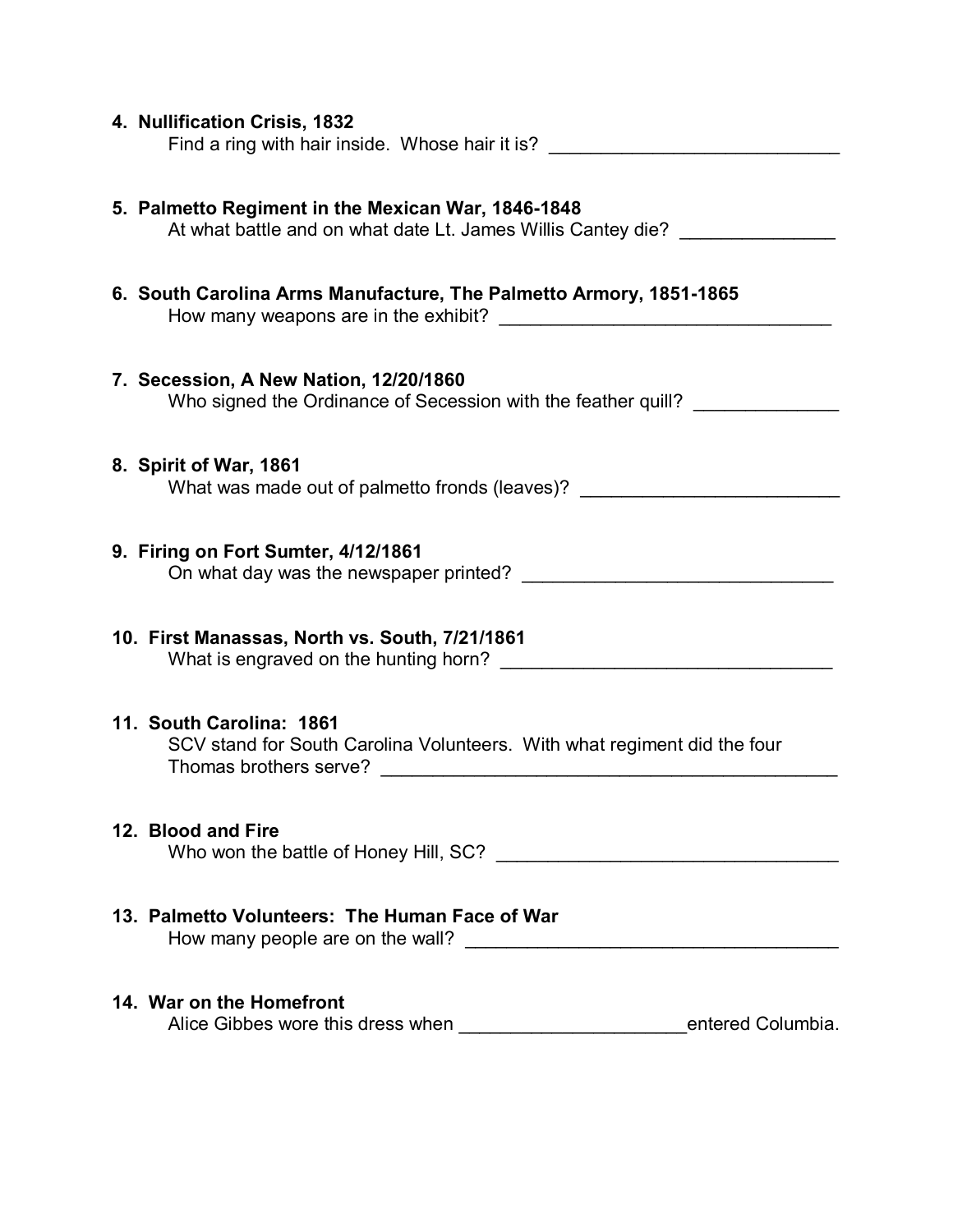# **15. The South Carolina Marital Tradition**

Which unit was awarded the silver chalice?

## **16. The Conflict Comes Home**

A quarter cut in half was referred to as a \_\_\_\_\_\_\_\_\_\_\_\_\_\_\_\_\_\_\_\_\_\_\_\_\_\_\_\_\_\_\_

# **17. Supporting the War Effort at Home**

Where was the printing plate used?

## **18. The Fight for Freedom**

How old was Private Adam Alston when he enlisted in the 1st SC Volunteer Regiment? \_\_\_\_\_\_\_\_\_\_\_\_\_\_\_\_\_\_\_\_\_\_\_\_\_\_\_\_\_\_\_\_\_\_\_\_\_\_\_\_\_\_\_\_\_\_\_\_\_\_\_\_\_\_\_

#### **19. Running the Blockade**

In what country was the company that made the knapsack, mess tin, ball pouch, and razor? \_\_\_\_\_\_\_\_\_\_\_\_\_\_\_\_\_\_\_\_\_\_\_\_\_\_\_\_\_\_\_\_\_\_\_\_\_\_\_\_\_\_\_\_\_\_\_\_\_\_\_\_\_\_\_

## **20. Siege of Charleston**

Capt. Henry Middleton Stuart made a pair of spurs from the brass of what ship?

 $\mathcal{L}_\text{max}$  , and the contract of the contract of the contract of the contract of the contract of the contract of the contract of the contract of the contract of the contract of the contract of the contract of the contr

#### **21. Sherman in South Carolina**

Who made the comment: "the devil himself couldn't restrain my men in that state?" \_\_\_\_\_\_\_\_\_\_\_\_\_\_\_\_\_\_\_\_\_\_\_\_\_\_\_\_\_\_\_\_\_\_\_\_\_\_\_\_\_\_\_\_\_\_\_\_\_\_\_\_\_\_\_\_\_\_

#### **22. The Burning of Columbia**

How much did the parrott shell fired at the State House weigh?

#### **23. Battlefront**

Which piece is missing from the chess set? \_\_\_\_\_\_\_\_\_\_\_\_\_\_\_\_\_\_\_\_\_\_\_\_\_\_\_\_\_

#### **24. Palmetto Sharpshooters**

How many stars did Brigadier General Micah Jenkins have on his collar? \_\_\_\_\_

#### **25. Medicine and Surgery**

Who carved and wore the prosthetic left leg? **Who carved and wore the prosthetic left leg?**